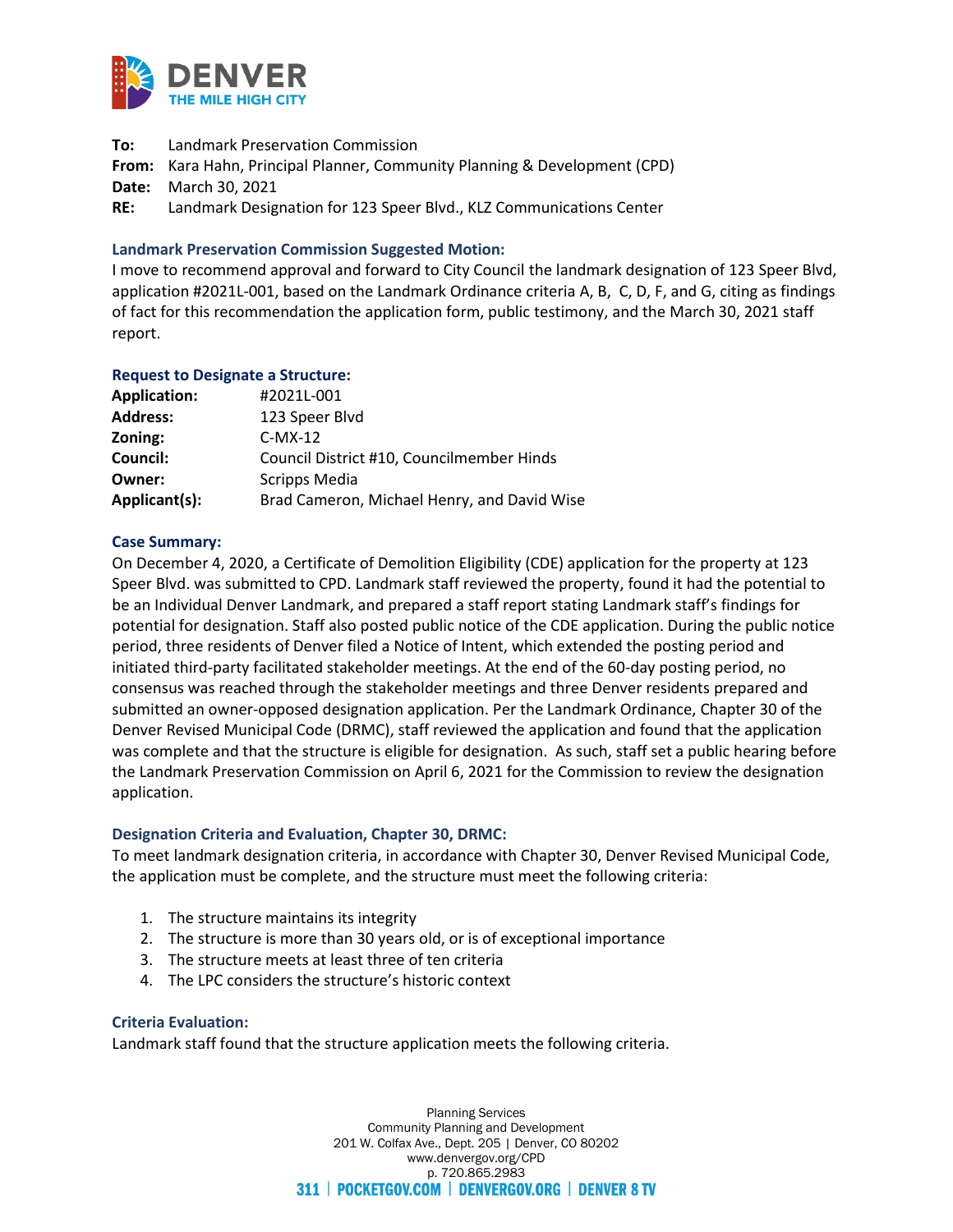

# **A. It has a direct association with a significant historic event or with the historical development of the city, state, or nation;**

The property at 123 Speer Blvd., also known as the KLZ Communications Center or Denver7, is significant for its association with the historical development of the television communications industry in Denver. The block at 123 E. Speer Blvd. has been the site of the station, first as a converted Packer/Studebaker warehouse and then this purpose-built communication center. Pre-war and into the early-1950s, Denverites consumed their news and entertainment primarily through print and radio, but in 1953 when the Federal Communications Commission (FCC) granted the first television licenses in Denver, news and media were transformed. By the late 1960s, network television was the dominant mass medium in the United States. Daily radio listening dropped precipitously, as did weekly movie theater-going, and the public was spending multiple hours per day watching television. Nationwide, the rapid growth of the industry prompted broadcasters to expand their studio and offices. As part of that nationwide trend, on October 10, 1967, KLZ broke ground for a new purpose-built studio and office building that would house the latest in broadcast technology. The building embodies the history of KLZ and serves as a physical representation of television industry's explosive growth during the 1960s, and its continued dominance in the following decades, as the preeminent source of news and entertainment for Denver-area residents.



Denver Post via Getty Images, 1969 (President and General Manager Hugh B. Terry and his assistant, Paul Blue in front of 123 Speer Blvd.)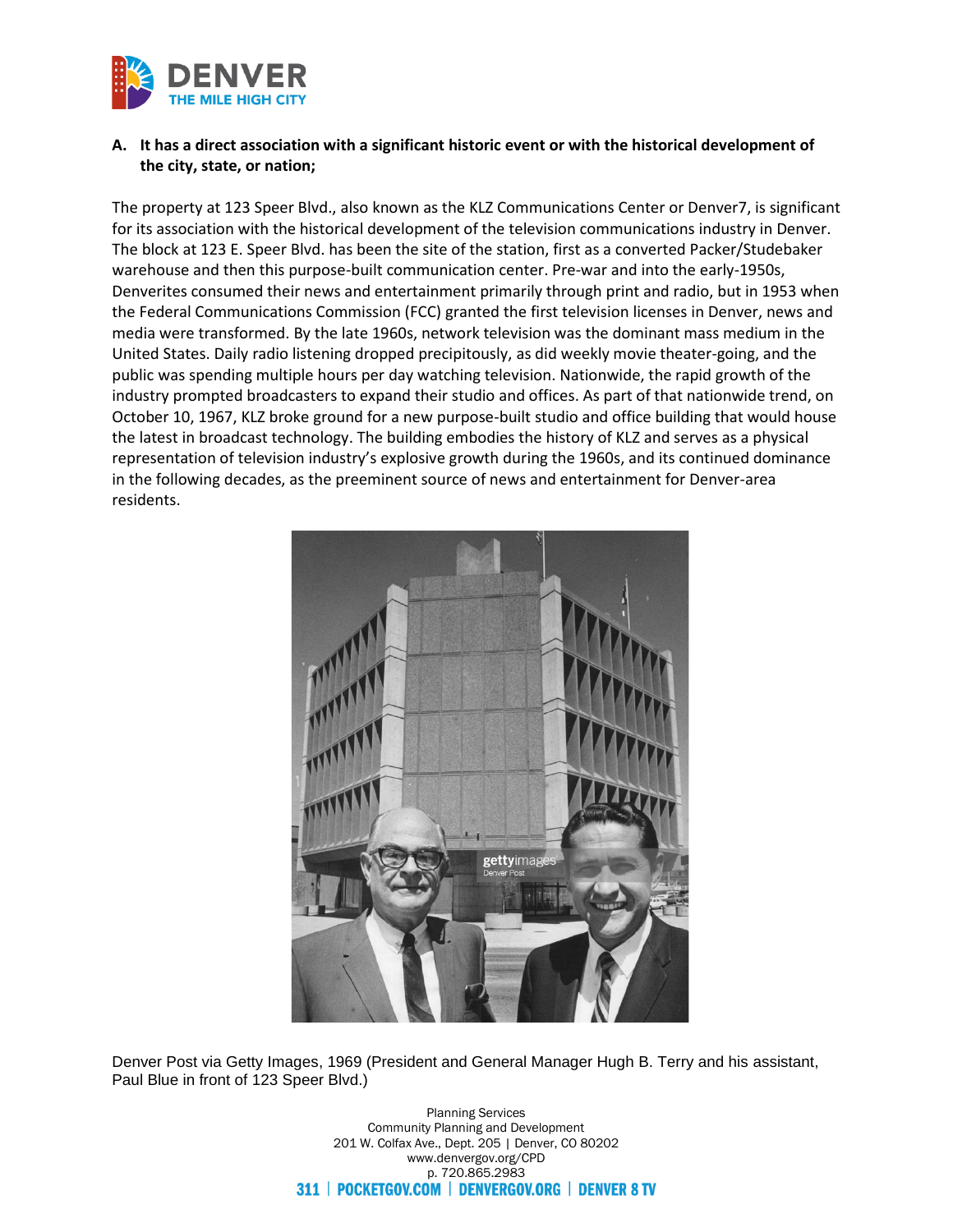

# **B. It has direct and substantial association with a recognized person or group of persons who had influence on society;**

The building at 123 Speer Blvd. is directly associated with Hugh B Terry, who managed and ran the TV station from its first broadcast in 1953 to his retirement in 1974. Terry was initially involved in, and part owner, of KLZ radio, and was a primary leader of the station's transition from radio to television. Through fierce competition, he ensured that KLZ acquired one of only four FCC television licenses for Denver. When describing the fight to acquire the license, the Rocky Mountain News noted that Terry was "so impressive…he was characterized as 'Mr Denver,' and that it was largely due to his strenuous efforts that KLZ was granted a license to broadcast television." Terry presided over the initial development of KLZ television in Denver, the transition in ownership from Aladdin Television to Time-Life, and the station's continued growth through the ensuing decades. Beyond his work in Colorado, he served on the National Association of Broadcasters board for six years and expanded his role as president and general manager of KLZ to include oversight of Time-Life's Western Division. His work earned multiple awards and accolades. Additionally, as president and general manager, Terry oversaw the transition from the repurposed Studebaker warehouse, which initially housed the television station, to the purpose built KLZ Communication Center in 1969. While his time working in this building was limited to a few years and that duration of association is an important factor in determining significance, the original warehouse converted to a TV station, is no longer extant. Therefore, this building is the best remaining structure to be associated with the influential work of Hugh B. Terry and his productive life.



Denver Post via Getty Images, October 1967, (L. E. Hastings, Federal Communications Commission regional engineer, Denver Mayor Tom Currigan, Colorado Gov. John Love and Hugh B. Terry, president and general manager of KLZ at demolition ceremony of initial television studio)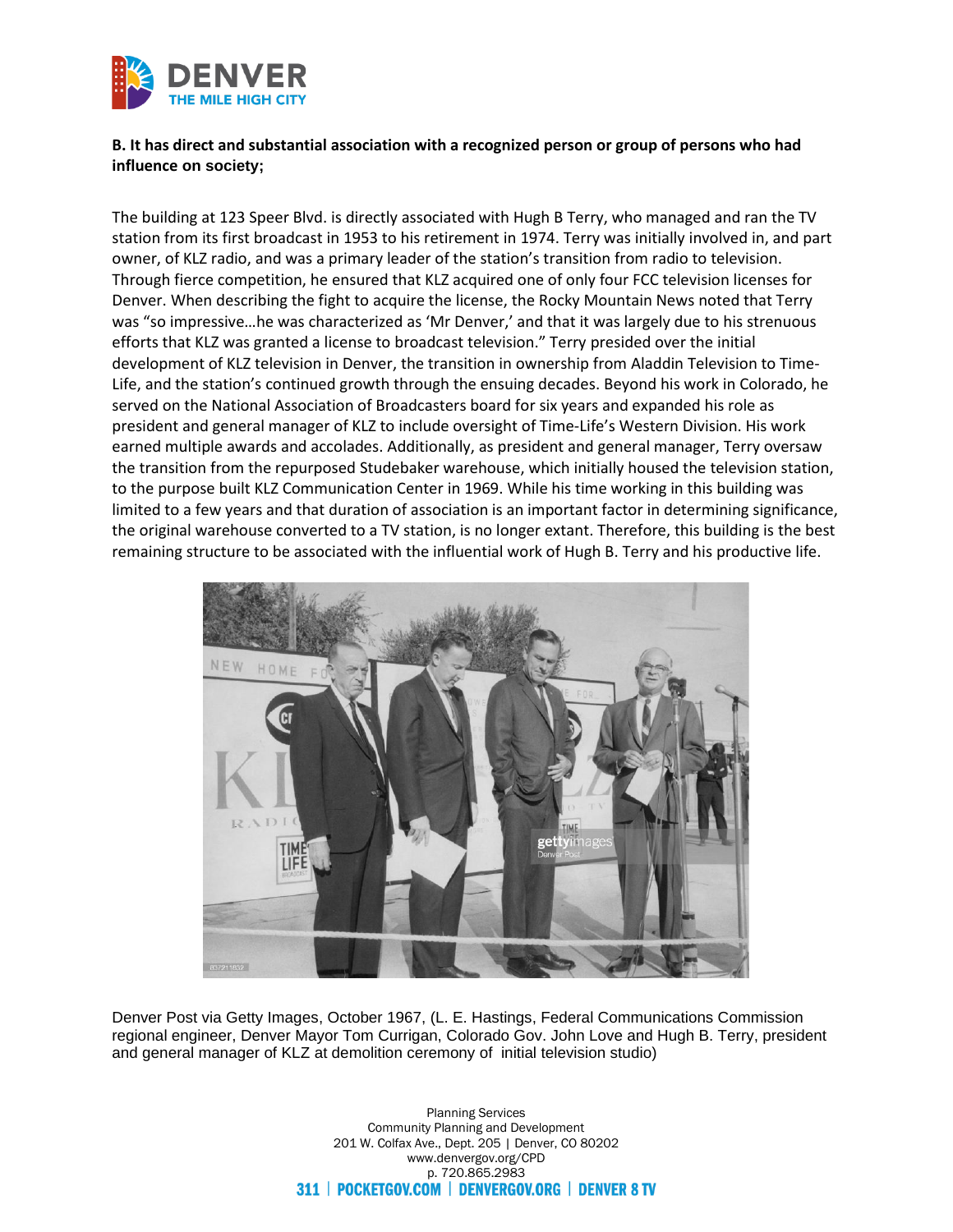



Photo by Bill Wunsch/The Denver Post via Getty Images, 1969 (image of 123 Speer Blvd)

# **C. It embodies the distinctive visible characteristics of an architectural style or type;**

The KLZ Communication Center at 123 Speer Blvd embodies the distinctive visible characteristics of an architectural style, as a distinct example of the Brutalist style. Coming into usage in the 1950s, the terms "brutalist" or "new brutalism" were used to describe a style that celebrated raw materials, eschewed decoration, and presented an honest architectural expression by exposing a building's structural and mechanical components to view. The style reached its peak of popularity in the 1960s and 1970s and was most frequently used for large civic or institutional purposes often by governmental entities, colleges or universities, or larger corporations. Architectural historian Reyner Banham identified three critical characteristics of Brutalist architecture: memorability as an image; clear exhibition of structure; and valuation of materials 'as found.' Those characteristics are often seen in Brutalist buildings through monumental scale, exposed concrete structure, cantilevered mass or monumental first floors, geometric forms, and windows that are inset or are holes/slits in the wall. These distinctive visible characteristics are evident in the KLZ Communications Center in its siting at an important and prominent intersection,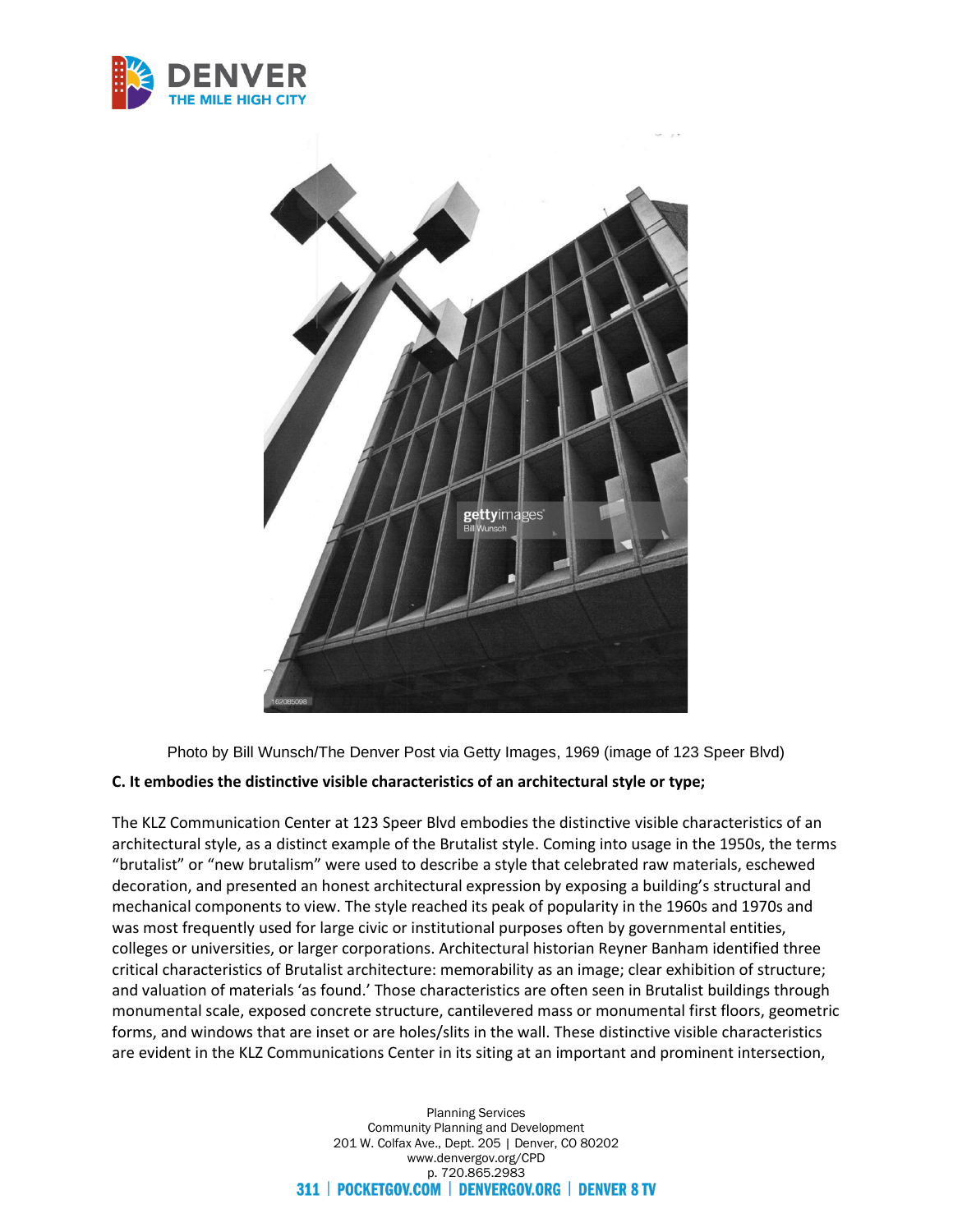

monumental cantilevered octagon tower, combination of cast-in-place and pre-formed concrete, and recessed windows.



Photo by Brad Cameron, February 2021 (image of 123 Speer Blvd)

## **D. It is a significant example of the work of a recognized architect or master builder;**

The KLZ Communication Center is a significant example of the work of recognized architectural firm Fulmer & Bowers. While Fulmer & Bowers's work included commercial, educational and industrial buildings, their designs for communications buildings across the United States garnered significant attention. This can be seen in the June 1964 issue of *Television*, which focused on the trends in station design nationwide and highlighted five stations designed by Fulmer & Bowers. The firm is credited with the design and/or construction of numerous television studios across the country, including in Pittsburgh, Hartford, Boston, Memphis, Baltimore, Atlanta, Milwaukee, Indianapolis, Syracuse, and Grand Rapids. As is generally typical for architects, they designed for the purpose and need of their clients using architectural styles popular at the time. Their work, particularly for television studies, shows a mastery of mid-century modern design styles ranging from International, New Formalism, and Brutalism, as seen in the KLZ building. As a nationally known architectural firm, with an expertise in the design of television studios in the mid-twentieth century, they are recognized architects. And, as one of the firm's last television studio designs, and the only example in Colorado, the KLZ Communication Center is a significant example of their work.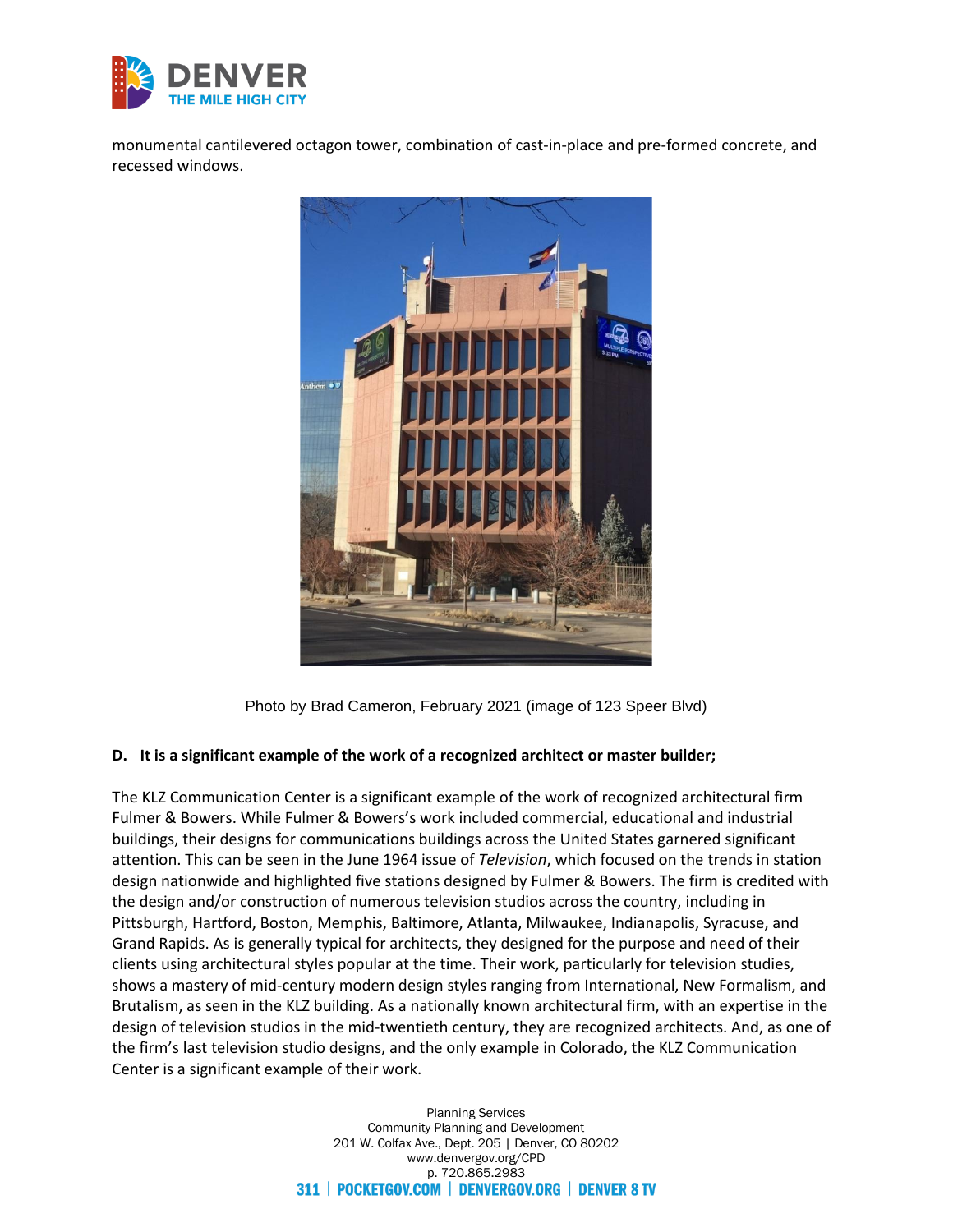

While the designation application provided background information on N. G. Petry Construction Co. and demonstrated the scope of their work, additional contextual information and comparative analysis of modern, large-scale construction companies is needed to determine if Petry Construction would qualify as a master builder.

# **F. It represents an established and familiar feature of the neighborhood, community, or contemporary city, due to its prominent location or physical characteristics;**

The building at 123 Speer Blvd. represents an established and familiar feature of Denver due to both its prominent location and physical characteristics. Located at the confluence of Speer Blvd., Lincoln St., and 7<sup>th</sup> Ave., with visibility from Broadway and 6<sup>th</sup> Ave, the distinctive octagonal building is sited on a prominent corner of Denver. The architect's intentional consideration of site coupled with the building's arresting design, created an iconic building that has been a well-known and prominent feature along the historic Speer Blvd for over fifty years.

# **G. It promotes understanding and appreciation of the urban environment by means of distinctive physical characteristics or rarity;**

The KLZ Communication Center promotes the understanding and appreciation of the urban environment due to its rarity. The communication center is a rare example of Brutalist architecture in Denver. Out of the approximately 160,000 primary structures in Denver, this is one of only a handful of Brutalist designed buildings in the city. Additionally, the headquarters all four of Denver's oldest television stations have been located within a mile of one another along the Lincoln Street and Speer Boulevard corridors. Today, although all four stations remain in the area, this is one of only two historic buildings associated with Denver's television stations.

## **Integrity:**

Chapter 30 requires that a landmark designated property maintain its integrity. Integrity is defined as "the ability of a structure or district to convey its historic, geographic, architectural, or cultural significance…recognized as belonging to its particular time and place in Denver's history. The seven (7) qualities that, in various combinations, define integrity are" location, setting, design, materials, workmanship, feeling and association.

Overall, the building retains a high degree of integrity. It is in its historic location, and maintains excellent integrity of location. Although there have been a few alterations to the rear of the building and the addition of digital signage and antennas, they are in keeping with the nature of a news organization and have minimal impact on the integrity of the property. The design, workmanship, and materials are all still readily apparent and maintain good integrity. The continued use as television and media center help retain the integrity of feeling and association. The KLZ Communication Center retains integrity and conveys its significance.

#### **Relates to Historic Context and Period of Significance:**

The KLZ Communications Center reflects the history of the development of television as the preeminent news source over the second half of the twentieth century. The development of the building was